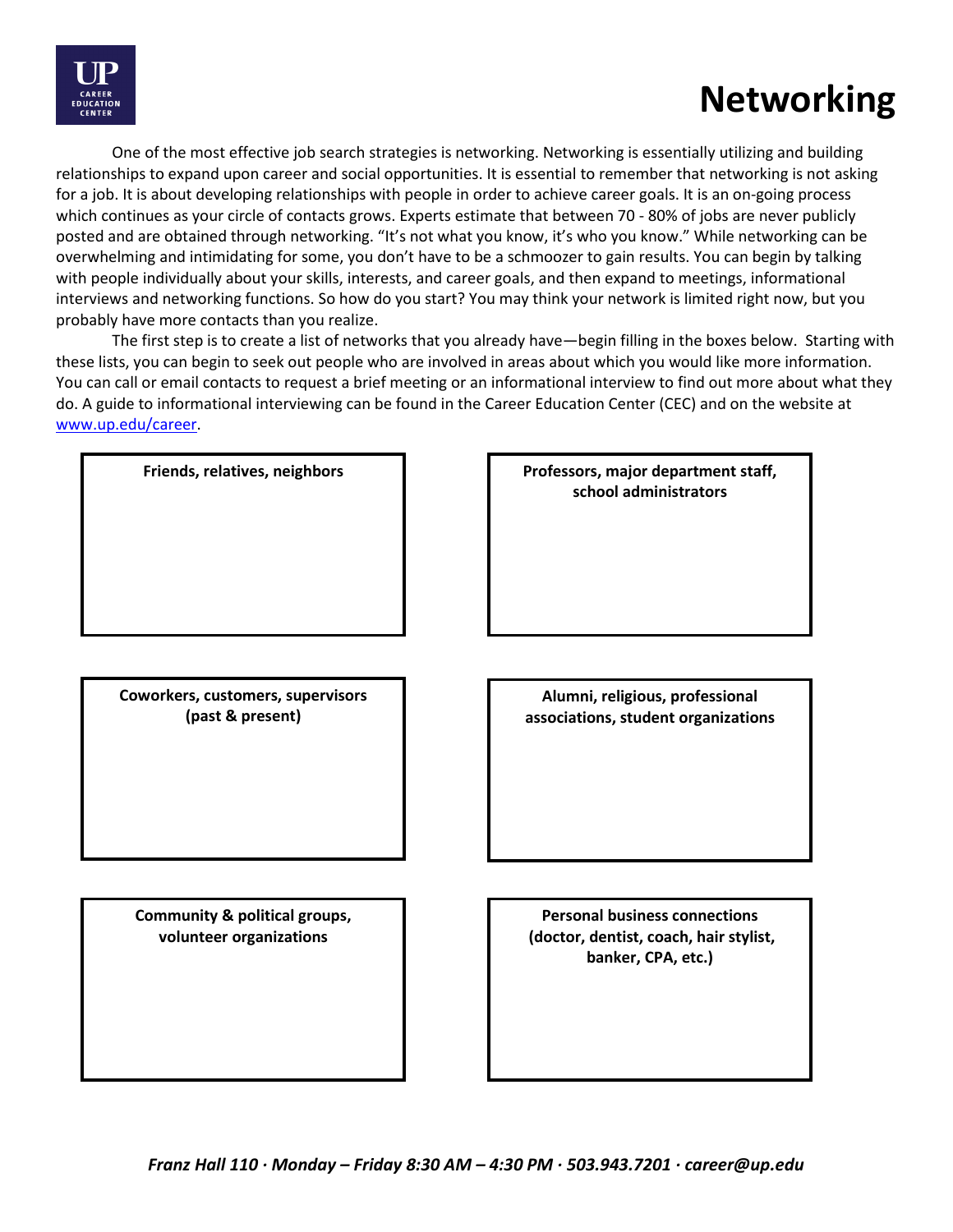The process of networking involves discovering and utilizing existing connections between people. Genuine networks often stem from friendships or business relationships. Below is a chart that illustrates how your network can help you to connect with innumerable contacts.



#### **Where Can I Network?**

In formal and informal settings, you will interact with and become known to people who can provide information about the world of work, possible careers, job or internship openings, personal contacts, and employers who are hiring. A few examples of places where networking can occur are: corporate functions, volunteer events, on a plane, in the classroom, and professional conferences. The CEC also maintains a list of professional associations and local organizations that sponsor opportunities to connect with professionals in your areas of interest. Please stop by to obtain a copy of this list and learn more about professional associations.

#### **How Do I Prepare For a Formal Networking Event?**

- 1. Prepare yourself mentally for the event so that you will be able to exude self confidence and enthusiasm.
- 2. Identify the goals you want to achieve at the networking event before you go (e.g., to learn more about a career, to develop internship leads, etc.)
- 3. Wear appropriate attire. When you go to a networking event you need to dress in business clothes. You don't need to wear a tuxedo or formal dress, but a suit and tie or a dress or pant suit is good. People will trust you more if you look professional.
- 4. Prepare business cards. Business cards are important because people won't have access to your name, number, and email address without them. Your business card is a sure fire way for people to remember you and should contain the following information: Name, email address, website (if applicable), phone number, degree/field of interest. Search online for free or cheap sources for printing business cards.
- 5. Prepare a 30 second introduction or elevator pitch to use when meeting people. This should include your name, that you are a current student/recent graduate/professional and some statement to make you memorable or interesting, or at least to break the ice, e.g., "Hi, my name is \_\_\_\_\_\_. I am currently a junior at the University of Portland, majoring in English, with a minor in Psychology. This past summer I did an internship with the Portland Tribune and I hope to expand my role with the campus newspaper this year. Ever since I can remember I have always had an interest in writing and I feel certain that this is something I want to do in my future career." Practice your speech so you can communicate it with confidence.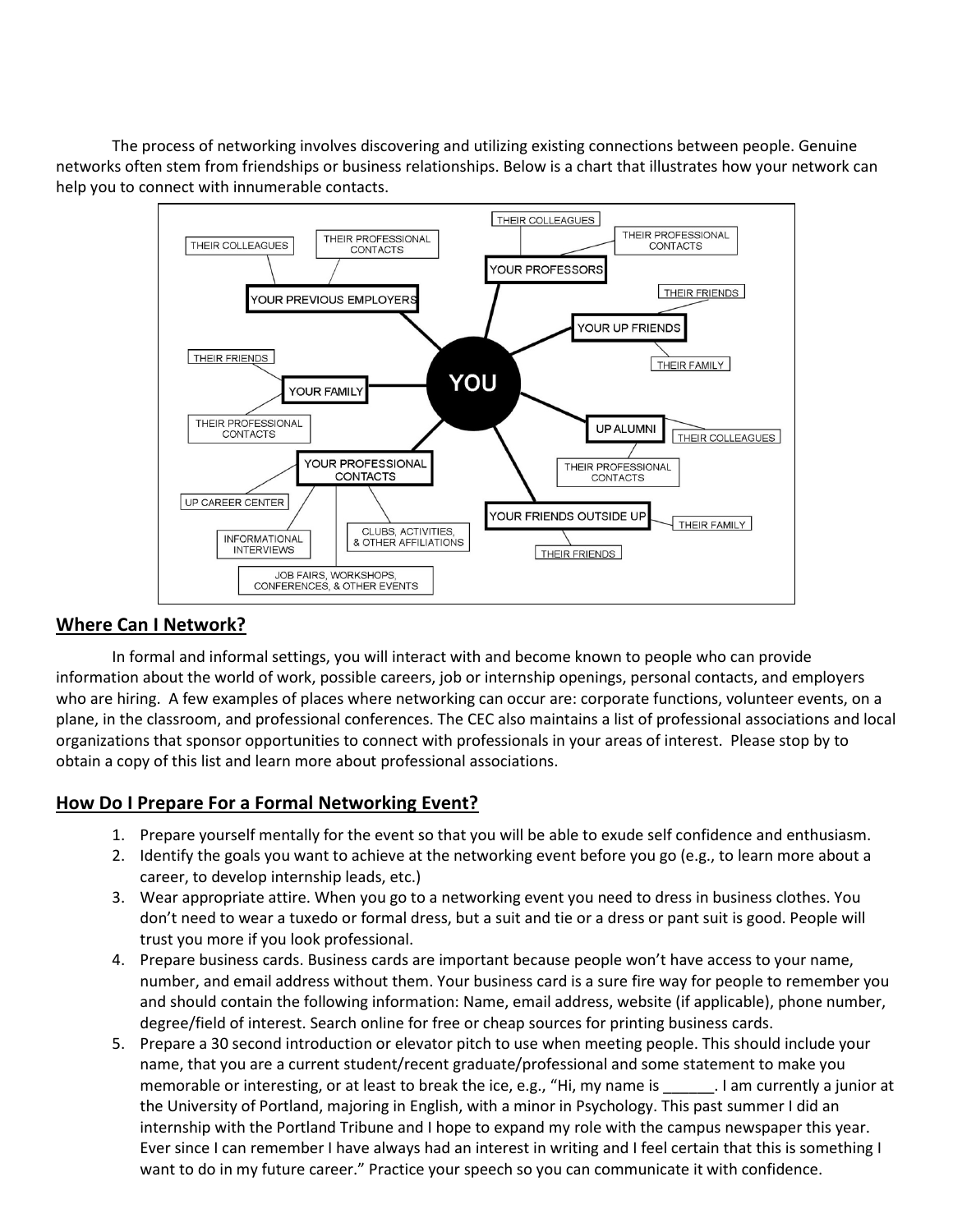

## **Networking**

### **How Do I Network at an Event?**

Most people are not born minglers. Practice and preparation will help you develop the skills it takes to be effective at networking events or other serendipitous opportunities. As difficult or awkward as it may feel at first, the ability to meet and make a positive, professional impression on people will become ever more important as your career advances and develops. Here are some tips to get you started.

#### *Ask questions!*

Most people are flattered if you ask questions about what they do and how they got there, and if you ask for their opinions and advice. Remember that everyone knows people in their field, but also in other fields and often in other geographic locations, so many times people you already know can connect you to valuable contacts.

#### *Talk about yourself and your goals!*

The more you talk about your skills and interests, what you have done, what you would like to do and where you'd like to do it, the more likely people will begin to see links between themselves and you.

#### *Plan for networking!*

Anticipate when you will be in a position to network and plan what you want to ask, what you want to communicate about yourself and how. For example, you might plan to take resumes to a job fair, but it would be awkward to take resumes to a social or sporting event. If you want to build your network in a particular field or area, two of the most effective strategies for doing so are connecting with professional associations and informational interviewing. See the handout on Informational Interviewing for more information about this networking strategy.

#### **Event Strategies**

- 1. Arrive at the event on time. This will allow you to maximize the time available to meet new people.
- 2. Set a goal of meeting and gathering business cards from at least five people at each event.
- 3. If you are given a name tag to wear, place it on your right lapel. This way, it will be directly in a person's line of vision when you are shaking hands.
- 4. Be sure to give everyone you meet a firm handshake. If you are carrying a beverage, carry it in your left hand wrapped in a napkin so that your right hand will not feel cold and clammy when you offer a handshake.
- 5. If you arrive at an event alone, look for anyone who is not already engaged in a conversation, make eye contact, and then introduce yourself to that person, using your 30 second introduction. Ask each person you meet questions that will get them talking about themselves and listen for common areas of interest to discuss. Examples of topics to develop are the event you are attending (or the sponsoring organization), the person's business area, current cultural, sports or news events.
- 6. Try to remember the names of the people you meet. The best way to do this is by repeating a person's name two or three times as a natural part of your conversation.
- 7. Smile often, and convey genuine interest in the other person and in what is being said.
- 8. If you wish to enter a conversation that is already taking place, walk up to the group, make eye contact with those speaking, listen to what is being said, and then introduce yourself and ask an appropriate question when there is a break in the conversation.
- 9. When you are ready to exit a conversation, let the other person or persons know that you are happy to have met them, ask for their business card, and move on to the next conversation.